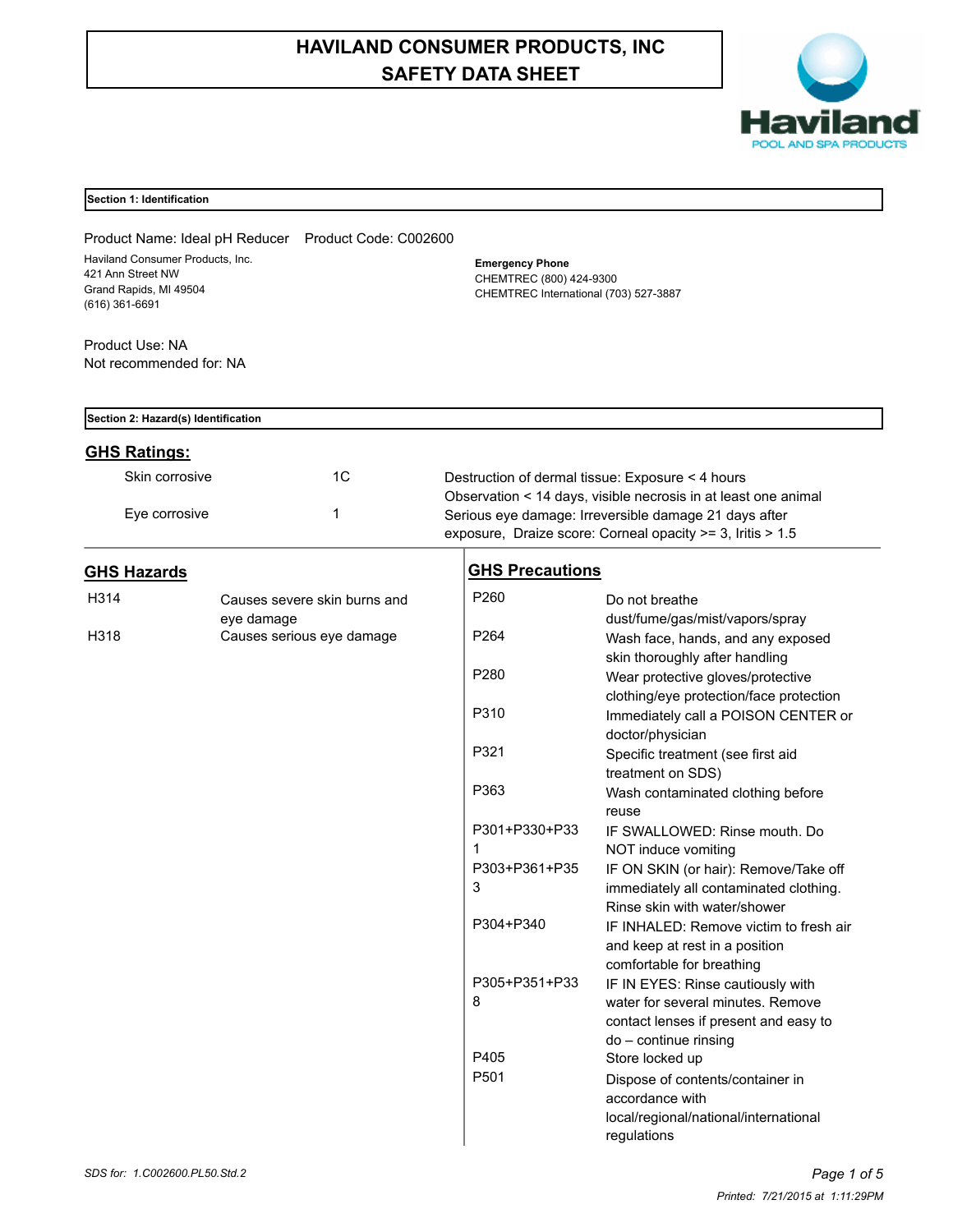## **Danger**



| Section 3: Composition/Information on Ingredients |                             |                              |                              |
|---------------------------------------------------|-----------------------------|------------------------------|------------------------------|
| Chemical Name / CAS No.                           | <b>OSHA Exposure Limits</b> | <b>ACGIH Exposure Limits</b> | <b>Other Exposure Limits</b> |
| <b>Sodium bisulfate</b>                           |                             |                              |                              |
| 17681-38-1                                        |                             |                              |                              |
| 190 to 100%                                       |                             |                              |                              |

## **Section 4: First-aid Measures**

#### **Inhalation**

Rescuers should put on appropriate protective gear. Remove from area of exposure. If not breathing, give artificial respiration. If breathing is difficult, give oxygen. Keep victim warm. Get immediate medical attention. To prevent aspiration, keep head below knees.

#### **Eye Contact**

Immediately flush eyes with water. Flush eyes with water for a minimum of 15 minutes, occasionally lifting and lowering upper lids. Get medical attention promptly.

### **Skin Contact**

Remove contaminated clothing. Wash skin with soap and water. Get medical attention. Wash clothing separately and clean shoes before reuse.

#### **Ingestion**

If swallowed, do NOT induce vomiting. Give victim a glass of water. Call a physician or poison control center immediately. Never give anything by mouth to an unconscious person.

| Section 5: Fire-fighting Measures |           |  |
|-----------------------------------|-----------|--|
| LEL:                              | IЕ<br>--- |  |

# **Extinguishing Media**

For fires in area use appropriate media. For example: Water spray. Dry chemical. Carbon dioxide. Foam. **Specific Hazards Arising from the Chemical**

**Fire and Explosion Hazards**: Toxic fumes, gases or vapors may evolve on burning.

**Hazardous Combustion Products:** Toxic vapors. Sulfur oxides. Sulfur dioxide. Metal oxides. Sodium sulfide may be formed after dried solution residues are heated. This is an explosive hazard and strongly alkaline in contact with water.

#### **Special Protective Equipment and Precautions for Firefighters**

**Special Information**: As in any fire, wear self-contained breathing apparatus pressure-demand (MSHA/NIOSH approved or equivalent) and full protective gear.

#### **Section 6: Accidental Release Measures**

**Spill Clean-Up Procedures:** CORROSIVE MATERIAL. Evacuate unprotected personnel from area. Maintain adequate ventilation. Follow personal protective equipment recommendations found in Section 8. Never exceed any occupational exposure limit. Eliminate all sources of ignition. Shut off source of leak if safe to do so. Contain spill, place into drums for proper disposal. Neutralize with an alkali (sodium carbonate, lime, etc.) Sulfur dioxide and carbon dioxide may be released during neutralization. Flush remaining area with water to remove trace residue and dispose of properly. Avoid direct discharge to sewers and surface waters . Notify authorities if entry occurs.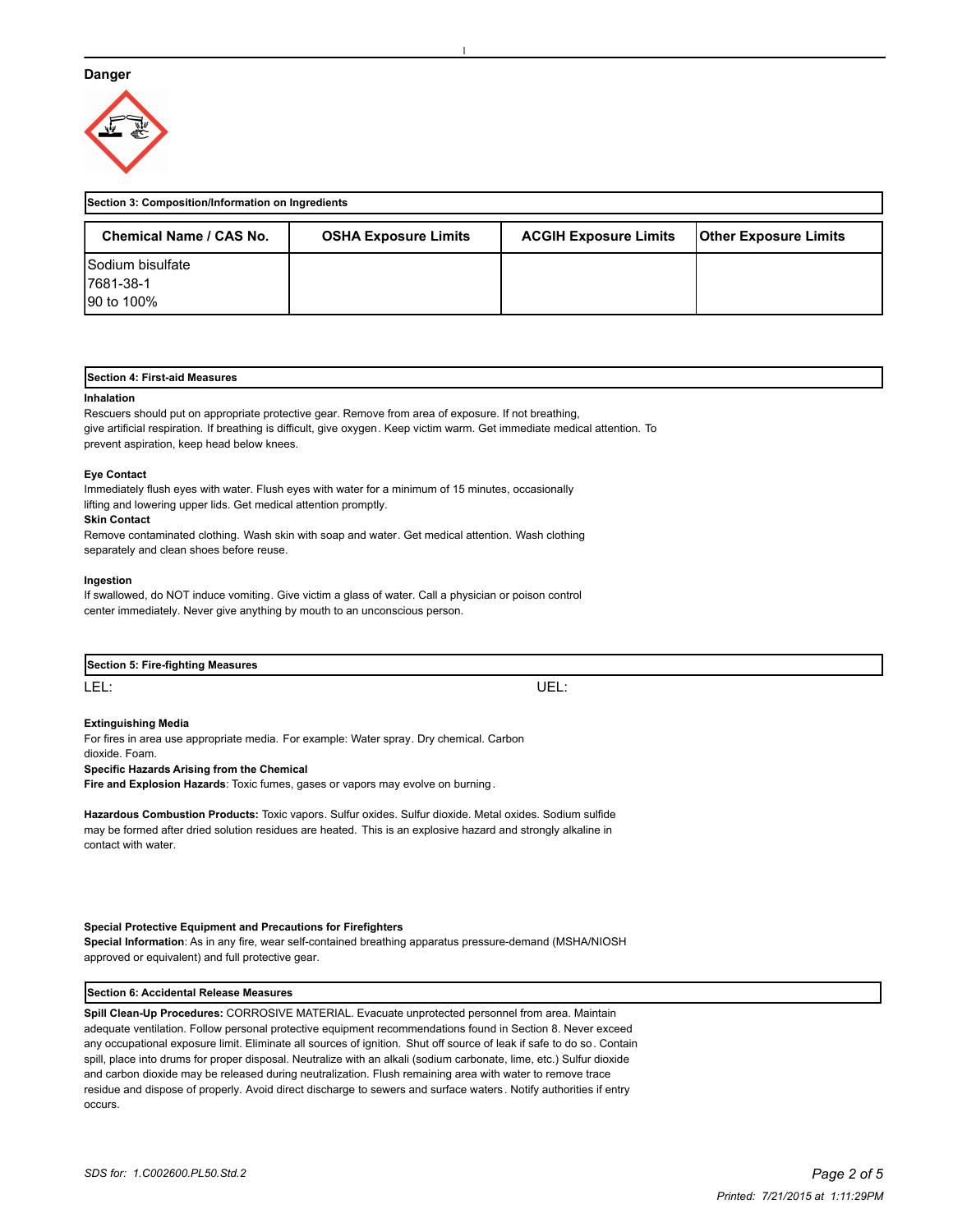## **Section 7: Handling and Storage**

**HANDLING:** Use only in a well ventilated area. Avoid breathing vapor, fumes or mist. Avoid contact with eyes, skin, and clothing. Ground and bond containers when transferring material. Always open containers slowly to allow any excess pressure to vent. Follow all MSDS/label precautions even after containers are emptied because they may retain product residues.

**STORAGE:** Keep away from heat, sparks, and flame. Store containers in a cool, well ventilated place. Keep container closed when not in use. Protect from direct sunlight.

| Section 8: Exposure Control/Personal Protection |                             |                              |                              |
|-------------------------------------------------|-----------------------------|------------------------------|------------------------------|
| <b>Chemical Name / CAS No.</b>                  | <b>OSHA Exposure Limits</b> | <b>ACGIH Exposure Limits</b> | <b>Other Exposure Limits</b> |
| I Sodium bisulfate                              |                             |                              |                              |
| 17681-38-1                                      |                             |                              |                              |

**RESPIRATORY PROTECTION:** A respiratory protection program that meets OSHA 1910.134 and ANSI Z88.2 requirements must be followed whenever workplace conditions warrant the use of a respirator.

**SKIN PROTECTION:** Wear impervious protective gloves. Wear protective gear as needed - apron, suit, boots.

**EYE PROTECTION:** Wear safety glasses with side shields (or goggles) and a face shield .

**OTHER PROTECTIVE EQUIPMENT**: Facilities storing or utilizing this material should be equipped with an eyewash facility and a safety shower.

**HYGENIC PRACTICES:** Do not eat, drink, or smoke in areas where this material is used. Avoid breathing vapors. Remove contaminated clothing and wash before reuse. Wash thoroughly after handling. Wash hands before eating.

# **Section 9: Physical and Chemical Properties**

| Appearance: Off-white granular<br>material | Odor: Fresh to pungent odor                                   |
|--------------------------------------------|---------------------------------------------------------------|
| Vapor Pressure: Unknown                    | Odor threshold: Unknown                                       |
| <b>Vapor Density: Unknown</b>              | $pH:$ < 1 (5% solution)                                       |
| <b>Density: Unknown</b>                    | Melting point: 350°F (177°C)                                  |
| <b>Freezing point: Unknown</b>             | <b>Solubility:</b> 1080 g/l @ $68^{\circ}F$ (20 $^{\circ}C$ ) |
| <b>Boiling range: Unknown</b>              | Flash point: Unknown                                          |
| <b>Evaporation rate: Unknown</b>           | <b>Flammability: Unknown</b>                                  |
| <b>Explosive Limits: Unknown</b>           | Specific Gravity Unknown                                      |
| <b>Autoignition temperature: Unknown</b>   | Decomposition temperature: Unknown                            |
| <b>Viscosity: Unknown</b>                  | Grams VOC less water: Unknown                                 |

**Section 10: Stability and Reactivity** 

**Chemical Stability:** STABLE

**Incompatibile Materials** 

Acids. Mineral acids. Oxidizing agents. Corrosive to some metals.

**Conditions to Avoid**

Avoid contact with heat, sparks, electric arcs, other hot surfaces, and open flames . Avoid other ignition sources. Temperatures at or near boiling point causes evolution of Sulfur dioxide . Avoid excess exposure to air. On exposure to air, the product will lose some Sulfur dioxide and gradually oxidize to sulfate. **Hazardous Decomposition Products**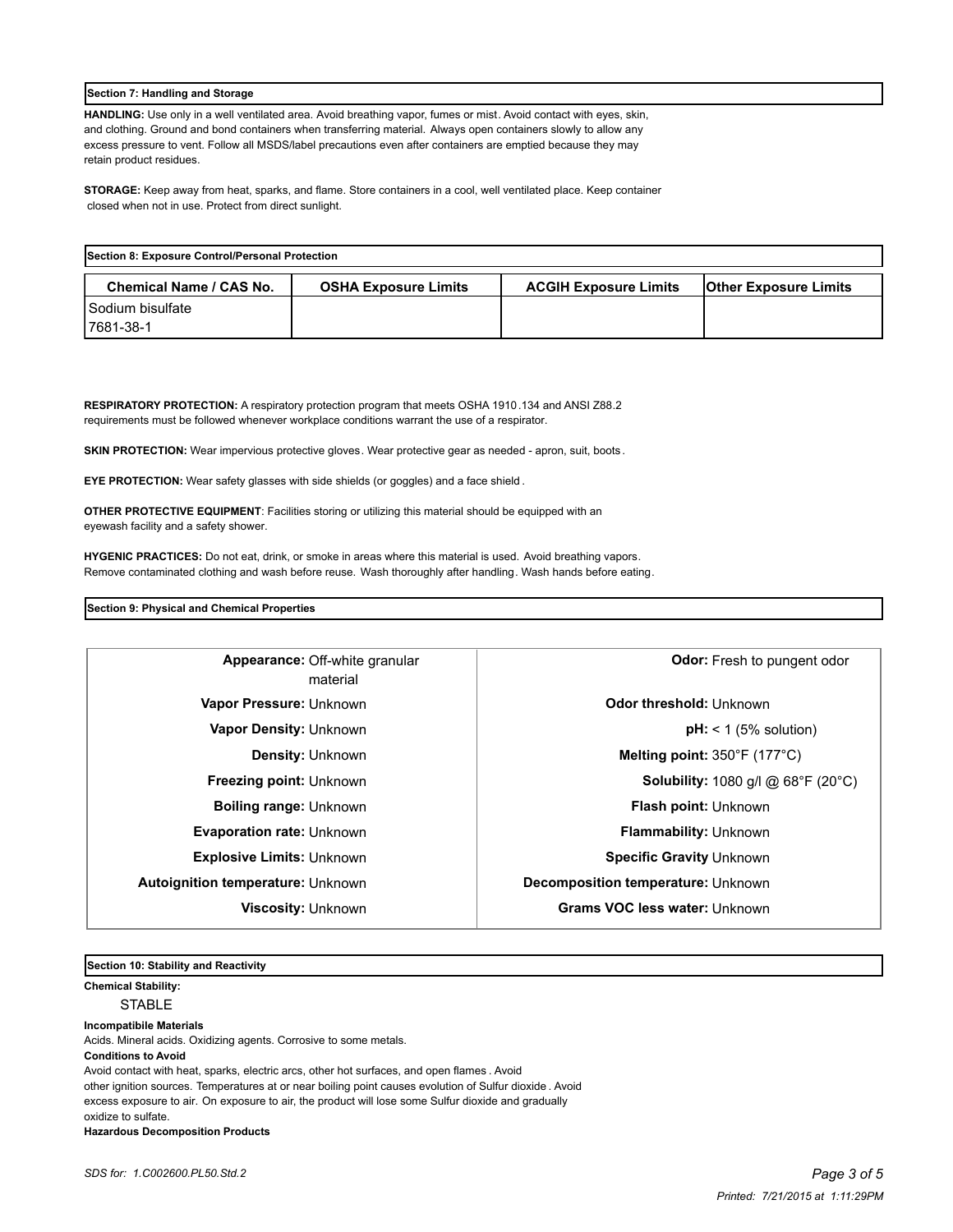## **Hazardous Polymerization**

Hazardous polymerization will not occur.

**Section 11: Toxicology Information**

**Mixture Toxicity**

Oral Toxicity LD50: 2,490mg/kg

**Routes of Entry:**

Inhalation Ingestion Skin contact Eye contact

**Effects of Overexposure**

**Section 12: Ecological Information**

**Component Ecotoxicity**

Sodium bisulfate 48 Hr EC50 Daphnia magna: 190 mg/L

**Section 13: Disposal Considerations**

Dispose of in accordance with local, state and federal regulations.

**Section 14: Transportation Informations**

Refer to Bill of Lading or container label for DOT or other transportation hazard classification, if any .

**Section 15: Regulatory Information**

**Country Country Regulation Regulation Regulation All Components Listed** 

**Section 16: Other Information**

Date Prepared: 7/21/2015

#### **Disclaimer**

The information herein is believed to be correct, but does not claim to be all inclusive and should be used only as a guide. Neither the above named supplier nor any of its affiliates or subsidiaries assumes any liability whatsoever for the accuracy or completeness of the information contained herein. Final determination of suitability of any material is the sole responsibility of the user. All chemical reagents must be handled with the recognition that their chemical, physiological, toxicological, and hazardous properties have not been fully investigated or determined. All chemical reagents should be handled only by individuals who are familiar with their potential hazards and who have been fully trained in proper safety, laboratory, and chemical handling procedures . Although certain hazards are described herein,

Reviewer Revision